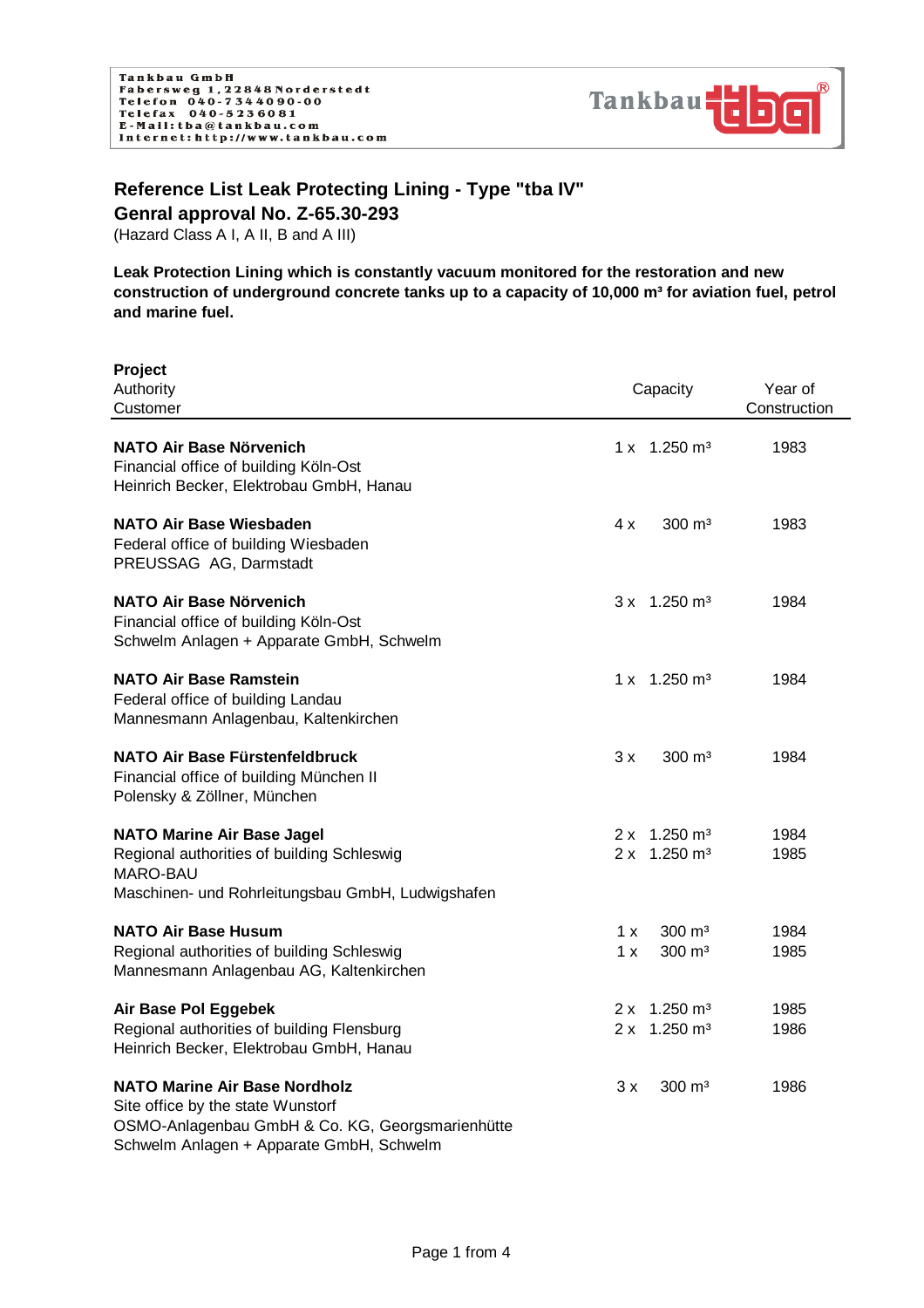

| Project<br>Authority / Customer                                                                                                                                                                                             | Capacity  |                                                                                    | Year of<br>Construction |  |
|-----------------------------------------------------------------------------------------------------------------------------------------------------------------------------------------------------------------------------|-----------|------------------------------------------------------------------------------------|-------------------------|--|
| <b>NATO</b><br><b>FStS Hülshagen</b><br>Site office by the state Wunstorf<br>Reinhard Rohrbau GmbH & Co. KG, Meppen                                                                                                         | 2x<br>2x  | $300 \text{ m}^3$<br>750 m <sup>3</sup>                                            | 1986<br>1986            |  |
| <b>NATO</b><br><b>FStS Seedorf</b><br>Site office by the state Wunstorf<br>ARGE Mannesmann AG, Preussag AG Winter Rohrbau,<br>Kaltenkirchen                                                                                 | 2x        | $300 \; \text{m}^3$                                                                | 1986                    |  |
| <b>NATO</b><br><b>FStS Sonnenborstel</b><br>Site office by the state Wunstorf<br>OSMO-Anlagenbau GmbH & Co. KG, Georgsmarienhütte                                                                                           | 2x<br>1x  | $300 \; \text{m}^3$<br>$500 \; \text{m}^3$                                         | 1987                    |  |
| <b>NATO</b><br><b>FStS Gerhardshofen</b><br>Financial office of building Nürnberg<br>Strabag-Bau AG & Co. Tiefbau GmbH, Nürnberg                                                                                            | 1 x<br>2x | $300 \; \text{m}^3$<br>750 m <sup>3</sup>                                          | 1988                    |  |
| <b>NATO</b><br><b>FStS Töpingen</b><br>Site office by the state Wunstorf<br>MARO-BAU<br>Maschinen- und Rohrleitungsbau GmbH, Ludwigshafen                                                                                   | 2x        | $300 \text{ m}^3$                                                                  | 1988                    |  |
| <b>NATO Air Base Mendig</b><br>Federal office of building Landau<br>OSMO-Anlagenbau GmbH & Co. KG, Georgsmarienhütte                                                                                                        | 1 x       | $750 \; \text{m}^3$                                                                | 1988                    |  |
| <b>NATO</b><br><b>FStS Sehlingen</b><br>Site office by the state Wunstorf<br>Mannesmann Anlagenbau AG, Kaltenkirchen                                                                                                        | 3x        | $300 \; \text{m}^3$                                                                | 1988                    |  |
| <b>NATO</b><br><b>FStS Löverschen</b><br>Site office by the state Wunstorf<br>OSMO-Anlagenbau GmbH & Co. KG, Georgsmarienhütte                                                                                              | 1 x<br>2x | $500 \; \text{m}^3$<br>300 m <sup>3</sup>                                          | 1989                    |  |
| <b>NATO Marine Fuel Depot Wilhelmshaven</b><br>Federal office of building Wunstorf<br>Group of building firms civil engineering Wilhelmshaven<br>Anton Meyer GmbH & Co. KG<br>Mattäi Bauunternehmen GmbH & Co., Westerstede | 1 x       | 1 x 1.250 m <sup>3</sup><br>$2 \times 10.000$ m <sup>3</sup><br>750 m <sup>3</sup> | 1990<br>1991<br>1991    |  |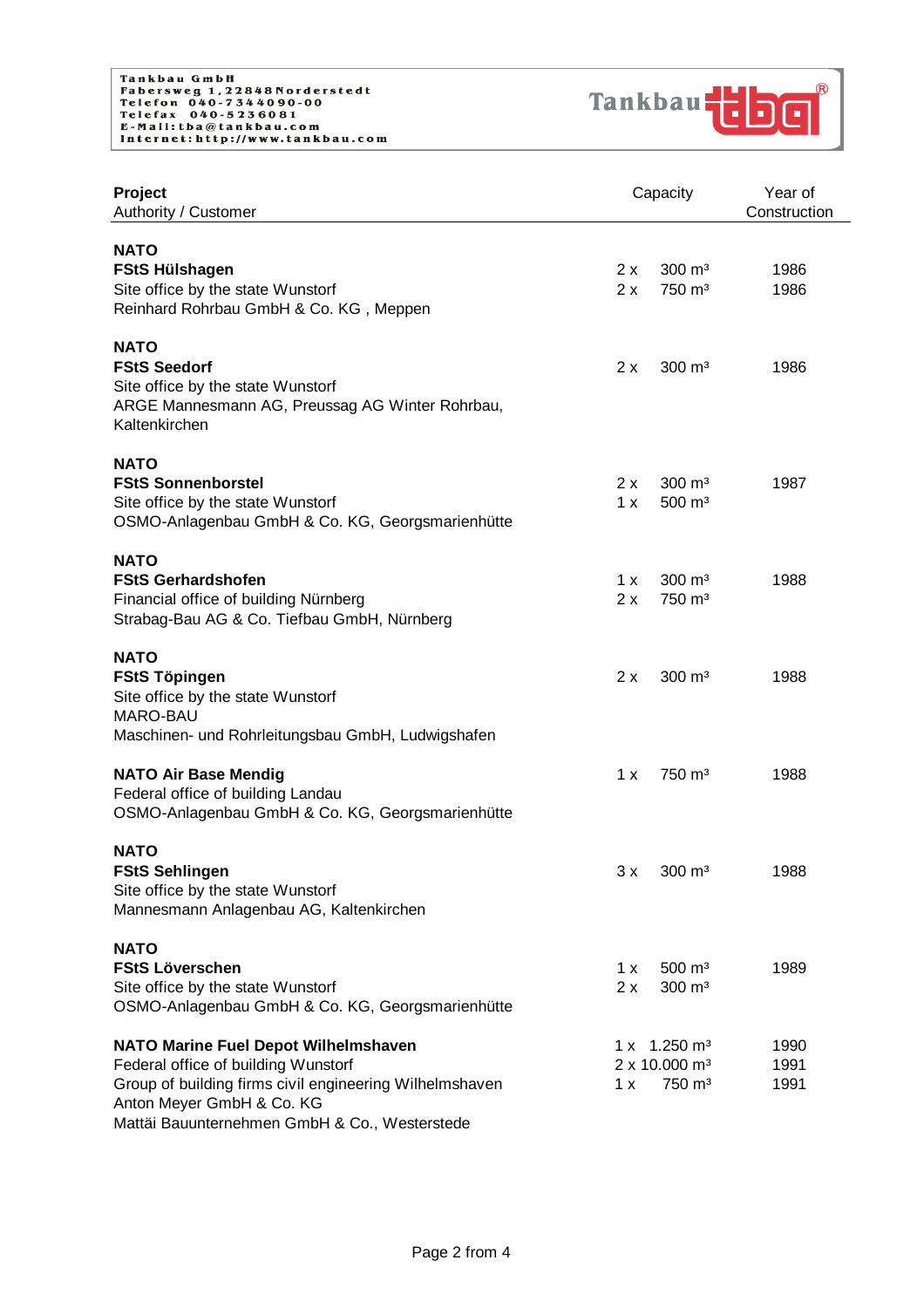

| Project<br>Authority / Customer                                                                                                                | Capacity                                                  | Year of<br>Construction |  |
|------------------------------------------------------------------------------------------------------------------------------------------------|-----------------------------------------------------------|-------------------------|--|
| <b>NATO Air Base Leipheim</b><br>Financial office of building Augsburg<br><b>MARO-BAU</b><br>Maschinen- und Rohrleitungsbau GmbH, Ludwigshafen | 1 x 2.500 m <sup>3</sup>                                  | 1990                    |  |
| <b>NATO</b><br><b>FStS Kröning</b><br>Financial office of building Passau<br>WADLE Baugesellschaft m.b.H., Landshut                            | 1 x<br>$500 \; \text{m}^3$                                | 1990                    |  |
| <b>NATO</b><br><b>FStS Wintermoor</b><br>Federal office of building Wunstorf<br>OSMO-Anlagenbau GmbH & Co. KG, Georgsmarienhütte               | 2x<br>$300 \text{ m}^3$                                   | 1991                    |  |
| NATO Corps Depot 169 Hambühren<br>Federal office of building Wunstorf<br>OSMO-Anlagenbau GmbH & Co. KG, Georgsmarienhütte                      | 2x<br>$300 \text{ m}^3$<br>1 x<br>$500 \; \text{m}^3$     | 1991                    |  |
| <b>NATO Air Base Landsberg</b><br>Financial office of building Augsburg<br>Rotan GmbH, Dannstadt                                               | 2x<br>$750 \; \text{m}^3$                                 | 1992                    |  |
| <b>NATO Air Base Ramstein</b><br>Federal office of building Landau<br>Strabag Tiefbau GmbH, Köln                                               | 1 x 2.500 m <sup>3</sup>                                  | 1994                    |  |
| <b>NATO</b><br><b>FBG Tank Storage Büchel</b><br>Federal office of building Landau<br>Strabag Tiefbau GmbH, Köln                               | $1 \times 2.500$ m <sup>3</sup>                           | 1996                    |  |
| <b>NATO Air Base Trollenhagen</b><br>Regional authorities of building Neubrandenburg<br>Mannesmann Anlagenbau AG, Kaltenkirchen                | $300 \; \text{m}^3$<br>1 x                                | 1995                    |  |
| <b>NATO Air Base Laage</b><br>Regional authorities of building Rostock<br><b>HOCHTIEF AG, NL Rostock</b>                                       | 2 x 1.250 m <sup>3</sup>                                  | 1995                    |  |
| <b>NATO Air Base Spangdahlem</b><br>Federal office of building Landau<br>Rotan GmbH, Dannstadt                                                 | $1 \times 2.500$ m <sup>3</sup>                           | 1996                    |  |
| <b>NATO Air Base Hohn</b><br>Regional authorities of building Flensburg<br>Heinrich Brandt, Stahlbeton- und Tiefbau AG, Rendsburg              | $1 \times 1.250$ m <sup>3</sup><br>1 x 750 m <sup>3</sup> | 1997                    |  |